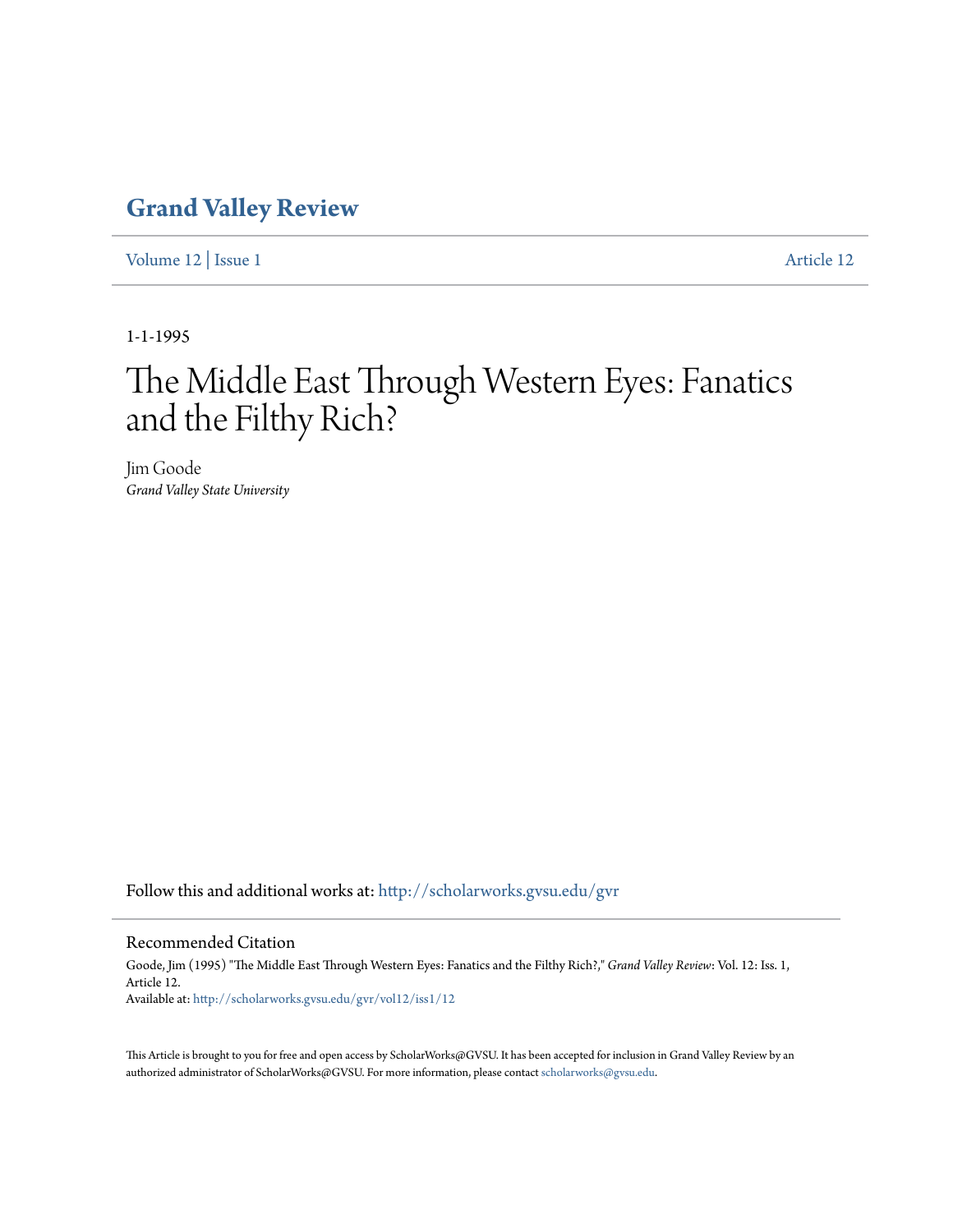## **THE MIDDLE EAST THROUGH WESTERN EYES Fanatics and the Filthy Rich?**

## *Jim Goode*

On the first day of a class in Middle East history, I often ask my students to pretend they are conducting an interview at a local shopping mall, where they must ask shoppers what characteristics they associate with people from the Middle East (or Muslims, or Arabs). Then I ask the students what they think they would answer.

The list seldom varies: "veils," "submissive women," "oil wealth," "extremists," "terrorists," "religious," "fanatical," and so on. Then, we discuss where these images come from. Through this exercise I hope to alert students to many of the stereotypes concerning things Middle Eastern in our society-some of which, obviously, lurk in their own minds.

Given the recent bombing of the World Trade Center in New York City, one of the most fashionable stereotypes associates the Middle East with terrorism and violence. Such views abound in feature films, cartoons, sitcoms, and articles about the region.

Strangely, in more than twenty-five years of living and traveling in different parts of the region, I have personally witnessed deadly violence only once, and that was being exercised against Arabs in West Jerusalem. My summer experience in Egypt and Syria in 1994 revealed none of the violence, terror, and mayhem that provide the focus for a recent article in The New Yorker ("The Novelist and the Sheikh," January 30, 1995). Was I lucky? Naive? Typical? It is hard to say. But given my experience, I tend to be skeptical about the predictions of doom that flood American media.

The stereotype of violece is not limited only to the region. Since the Iranian revolution of 1978, the West has rediscovered Islam and has associated that religion with terrorism everywhere in the region. Here are some recent headlines:

- "PASSIONS AND PERILS: AN ANXIOUS WASHINGTON STUDIES THE FEVER IN ISLAM"
- "ISLAM IN FERMENT"
- "THE ISLAMIC EXPLOSION"
- "ISLAMIC FANATICISM THREATENS WORLD SECURITY"
- "ISLAM MILITANT"

This association has become more pronounced since the end of the Cold War, and Samuel Huntington's major article in Foreign Affairs ("The Clash of Civilizations," Summer, 1993) has led the way, warning that Islam may become our new global enemy.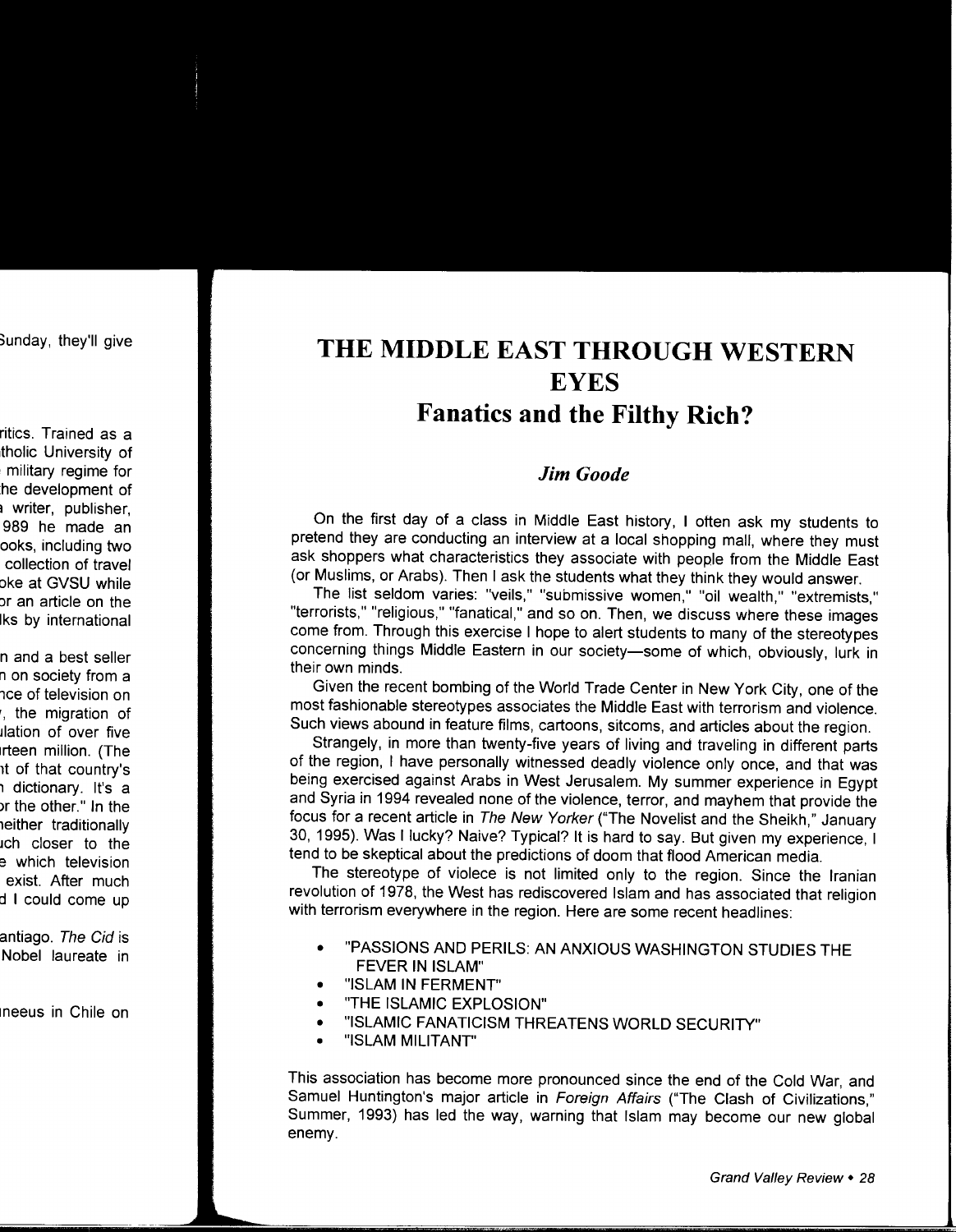Even less emotion-packed headlines manage to convey the supposedly sinister nature of Islam. The front cover on the November 1991 issue of The Atlantic, for example, featured a trackless desert landscape and these words: "A Sahara Journal, Travels Through a Parched Islamic Land so Vast, so Wild, so Desolate, so Complex, that it defies Comprehension or Measurement." What might such a title have conveyed to magazine browsers across the land?

How ironic that Islam, about which so little is known in the West, has become the key to deciphering everything that happens in the Middle East. This is not to argue that religion is not a factor, because it frequently is, but it is never the only factor and often not even the most important key to understanding a situation. It is reductionist to explain every problem in the Middle East by a casual reference to Islam, but this is exactly what many authors do.

So-called Islamic "fundamentalists" are usually represented as the "other," as part of "the mad dog syndrome," as people who put "absolutely no value on human life," who "fight without conscience," and "revel in divisiveness, disillusionment and despair." Seldom are we reminded that Islamic activists often do good, that they provide such services for the poor as health clinics and schools in areas neglected by their governments.

Such narrow views overlook the complexity and variety of Middle East culture. Islam has never provided the sole key for understanding any Middle Eastern people (nor has any other religion). For that we need to examine a variety of factors, just as we would if we were trying to explain our own country to strangers.

Even if one focuses exclusively on Islam, we should remember that there are as many !slams as there are Christianities or Judaisms and that "fundamentalist" does not transfer from our own culture as a descriptive term for some Muslims, because all Muslims are fundamentalists, in that they accept the fundamentals of Islam—the five pillars of their faith.

We can see great variety even in Egypt, supposedly one of the most uniform of Middle Eastern states. Here we find no simple uniformity of belief. To begin with, ten percent of the population, representing approximately six million Egyptians, is Christian. Among the remaining ninety percent, who are Muslims, we can discern secularists, modernists, traditionalists, and radicals. Then, we have to consider the brotherhoods of sufis or mystics, who are numerous in Egypt. When we look at different socio-economic classes, contrasts between rural and urban Egyptians, gender differences and so forth, we begin to glimpse the rich mosaic that is Egypt.

We can find similar variety almost everywhere in other countries. For example, Lebanon is forty percent Christian, sixty percent Muslim and Druze; Iraq is sixty percent Shiite, forty percent Sunni (both Arab and Kurd).

There are serious problems in many parts of the region, but it would be misleading and dangerous to dismiss them all as being rooted in Islamic fanaticism. These problems have many causes; we ought to do our best to understand them.

Let's look at another common stereotype: the issue of Arab wealth. All Arabs are rich-right? Of course not. There are great disparities in wealth, both within and among nations. There are certainly well-off states, those with comparatively small